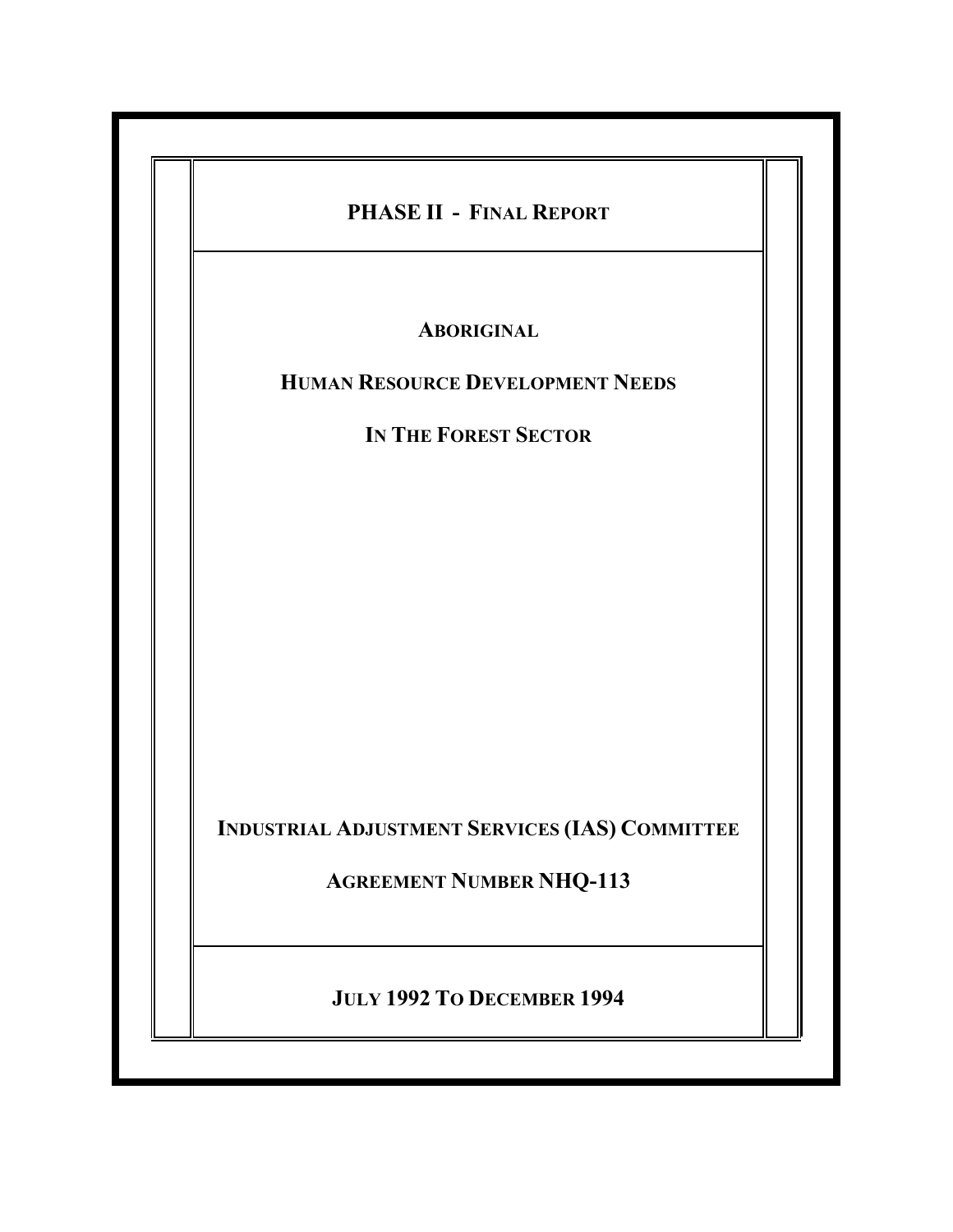#### - FOREWORD -

This is the final report from Phase II of a project done by the Industrial Adjustment Services (IAS) Committee, **Aboriginal Forestry Training & Employment Review (AFTER)**. This document builds on Phase I which created one of the most comprehensive overviews of national Aboriginal opportunities, needs and barriers in the Canadian forest sector to date. This document builds on the work done in Phase II by implementing many of the recommendations of Phase I with some modifications as agreed by the AFTER committee.

))))))))))))))))))))))))))))))Q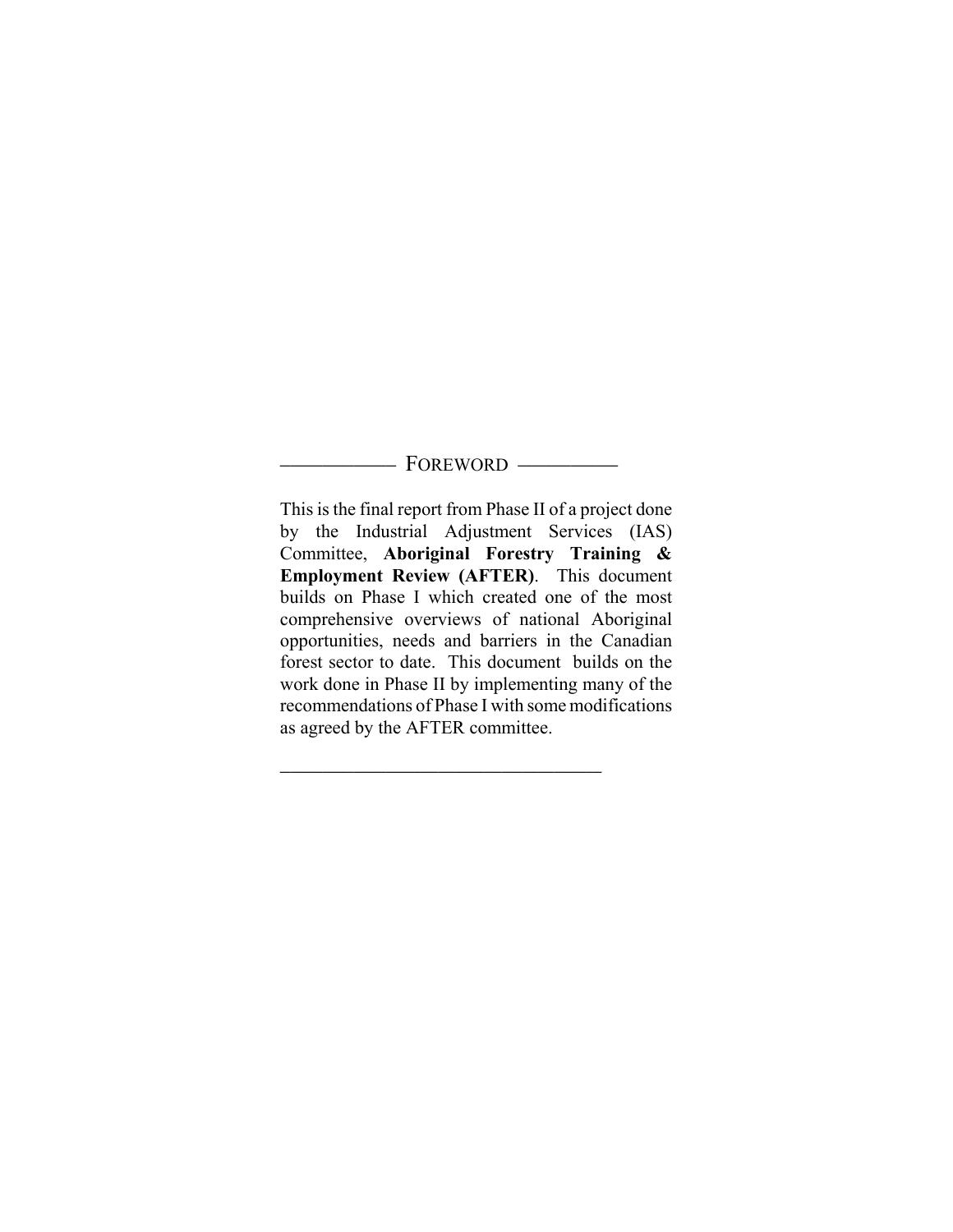## **Table of Contents**

# **List of Appendices**

- 1. Project Players
- 2. Minutes of Meetings
- 3. IAS Agreement
- 4. Career promotion materials
- 5. Database materials
- 6. Financial report<br>7. Meetings where
- Meetings where AFTER was discussed
- 8. Phase III work plan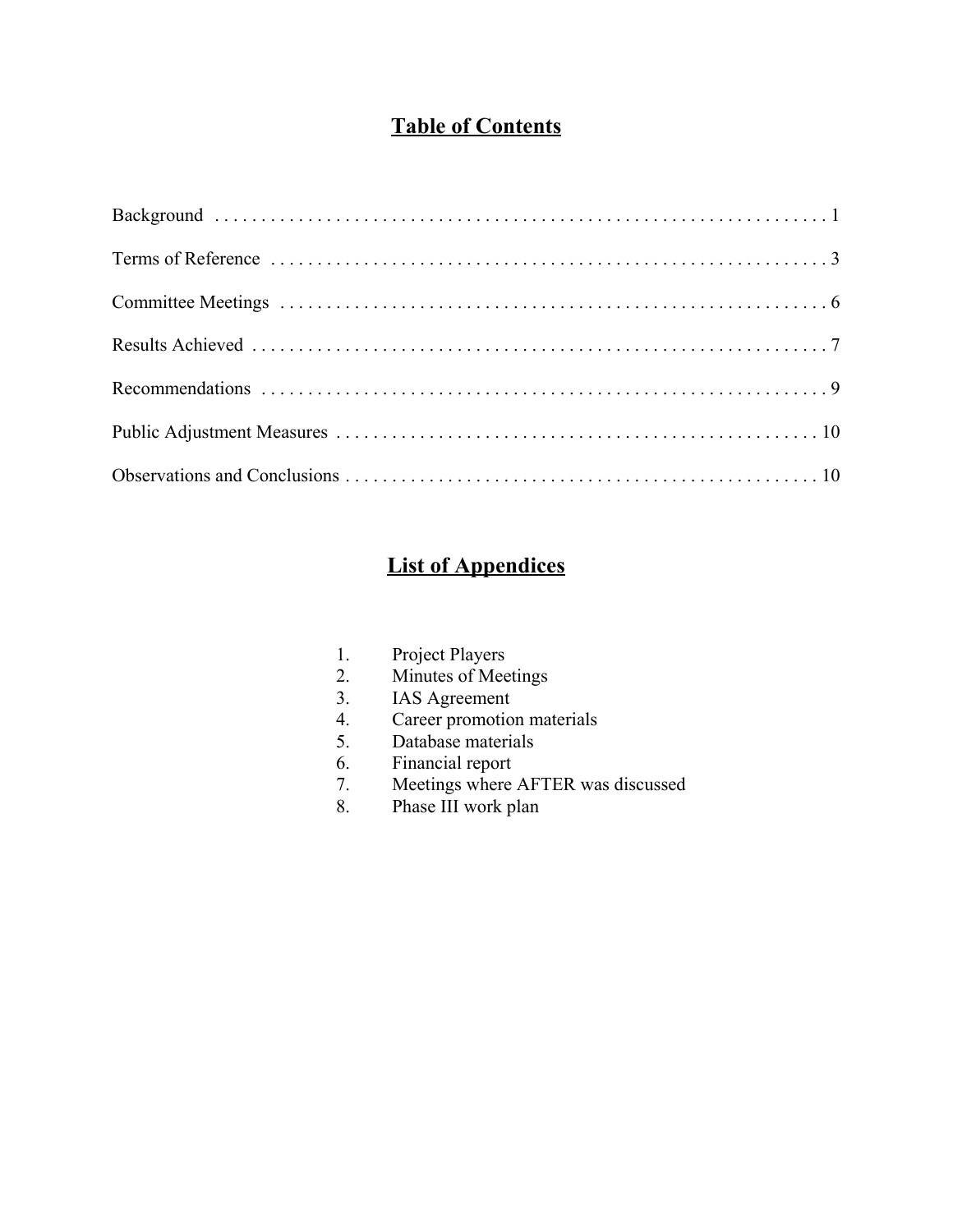## **Background**

This IAS Committee, **Aboriginal Forestry Training & Employment Review (AFTER)**, was initiated by the National Aboriginal Forestry Association (NAFA) under the umbrella of their National Aboriginal Forest Strategy with the expressed purpose of "establishing a process of consultation, research and assessment, and planning, leading to the development of a long term strategic approach to Aboriginal human resource development in the forest sector".

As discussed in Phase I, "the main issue that AFTER is attempting to address is the large number of aboriginal people being displaced from their traditional lifestyles/living by resource extraction (primarily logging) and population encroachment. Most of these people are well suited for forestry employment because they live in areas where intensive forestry programs exist, and are often very familiar with the forests within their local areas. Other significant factors that shaped the need and context for this work included:

- 1. The development, and subsequent support from the Canadian Council of Forest Ministers at the National Forest Congress, of the National Aboriginal Forest Strategy by NAFA. Among other things, this strategy identified the need to increase the numbers of professional aboriginal resource managers at the most senior management level in the Canadian forest sector.
- 2. The growing public concern for sustainable development especially in the forest sector. The Bruntland report recognized that industrialized societies could learn a great deal from indigenous people's world view with respect to the human relationship to the environment. The net result of this recommendation, and many other's recognition of this basic truth, is that many government, industry, education, and environmental groups are working closer with aboriginal groups to learn more about this world view.
- 3. The recent political decisions to focus on resolving past grievances and current social conditions with Canada's aboriginal peoples through the settlement of land claims, joint resource management agreements, priority access to hunting and fishing resources, and the cabinet level Four Pillars strategy.
- 4. The critical shortage of skilled aboriginal people in the area of natural resource management.
- 5. Limited participation of aboriginal people in the forest industry, and all other natural resource sectors for that matter.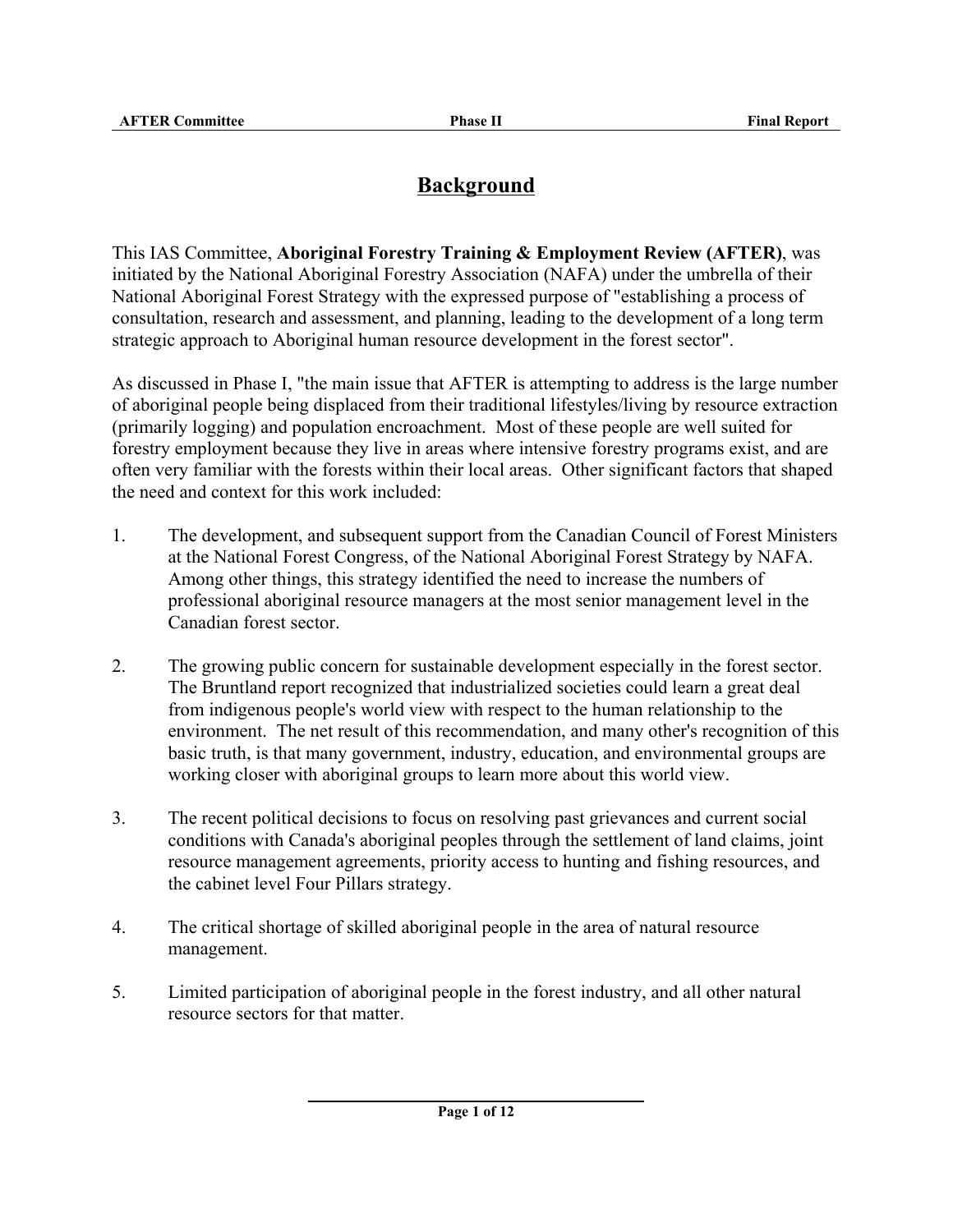6. Absence of training programs at the worker, vocational, technical and professional levels, that incorporate the aboriginal world view, and are delivered with a focus on success of the aboriginal individual.

These factors can be summarized as a recognized and well documented dislocation, strong political and public support for the overall aboriginal cause, and a large demand for more technical and professional aboriginal people in the natural resources field. All, elements which necessitate the work done in this project."

Figure 1 shows how the AFTER project will be done in 3 phases. Phase I of the project used a consulting team to produce a report that documented a national overview of the; supply and demand for labour in the forest sector (highlighting aboriginal); current aboriginal participation in the forest sector; forestry training and education programs noting those that incorporate aboriginal content; barriers to



**Figure 1:** AFTER Project Phases

aboriginal participation in the forest sector; and provided a number recommendations to increase aboriginal participation in the training, education and employment areas of the forest sector. This report summarizes work to the end of Phase II which addressed the recommendations raised in Phase I.

The original project was conceptualized and initiated by NAFA, and submitted to Industrial Adjustment Services of the Centre for Employment and Immigration Canada (CEIC) and Natural Resources Canada. Both agencies responded with funds to carry out Phase I and Phase II of the project, with agreement in principle to support Phase III contingent on the work of Phase II.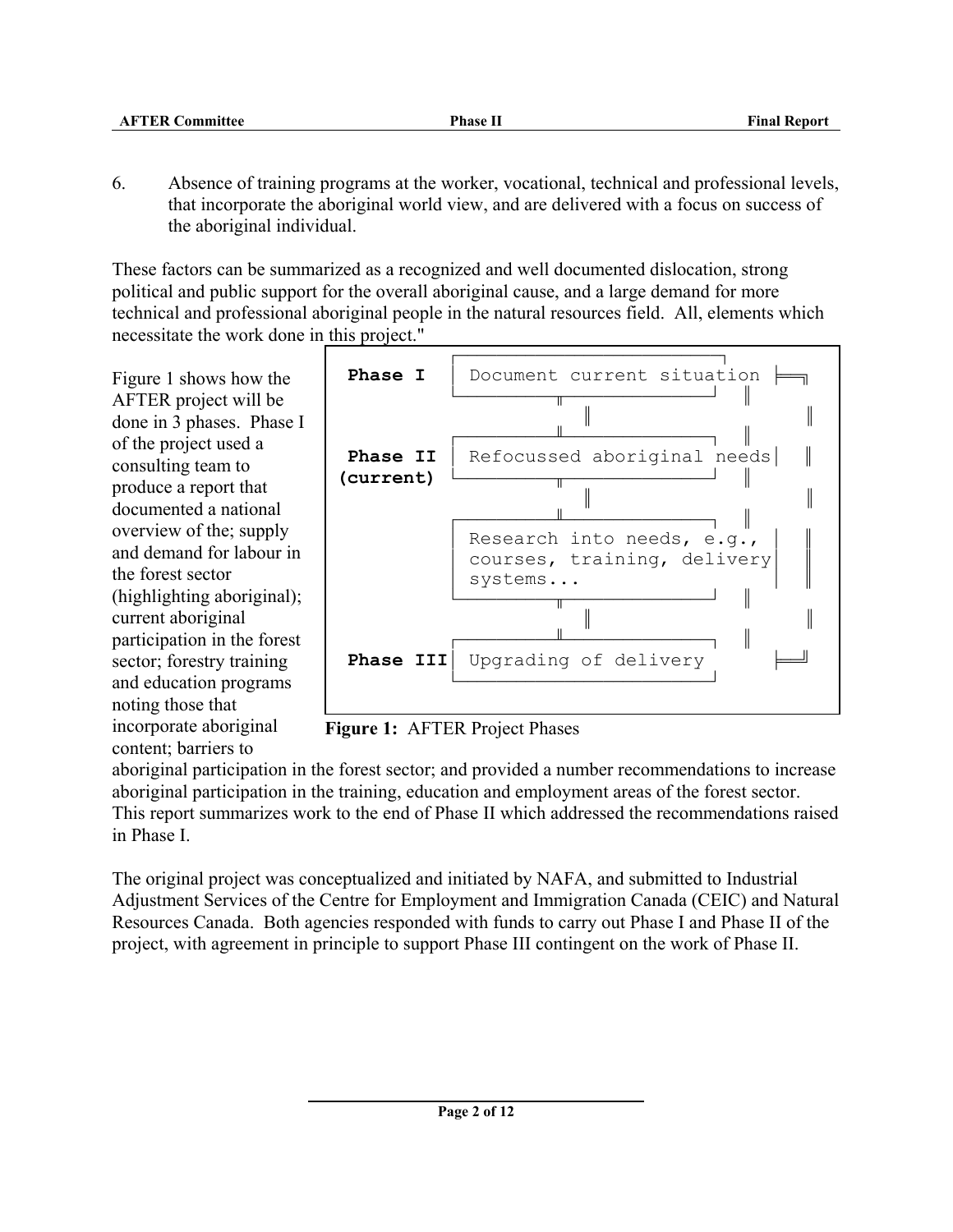## **Terms of Reference**

The Terms of Reference for Phase II, as defined in the IAS Agreement included in Appendix 3, are as follows:

#### **A. Establish a working network of universities and technical colleges**

- 1. Identify universities and technical colleges which have, or that are interested in, incorporating Aboriginal forest values into their programming (done in Phase I).
- 2. Develop and deliver a recruitment program which will bring other universities and technical colleges into the working network.

#### **B. Modify existing university and technical college programs.**

- 1. Develop a curriculum framework (principles, learning guidelines, values, structure, delivery methods) that incorporates Aboriginal forest values, and develop a generalized curriculum based on this framework (specific course content that can be modified for different local conditions)..
- 2. Define the educational culture in which Aboriginal students are most likely to succeed based on existing successful programs (mostly done in Phase I).
- 3. Incorporate elements of the generalized curriculum framework and/or curriculum into the working network's programs.
- 4. Modify learning environment and/or delivery methods and style in the working network's programs to incorporate elements of the educational culture defined in step 2.
- 5. Establish contact with provincial ministries responsible for post-secondary education to assist in curriculum development and delivery.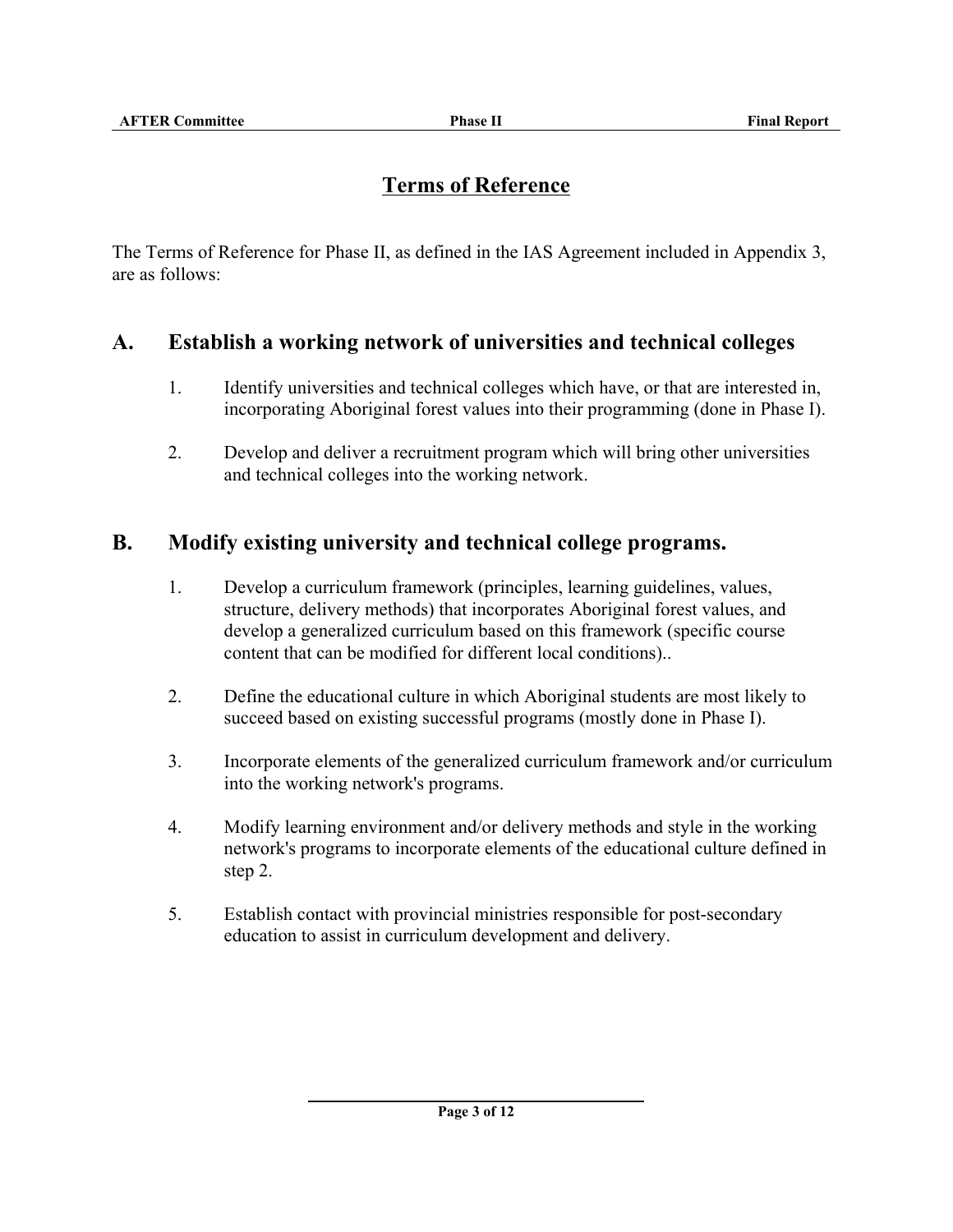## **C. Promote individual Aboriginal interest in pursuing further forestry education.**

- 1. Pursue means to encourage forest technologists to continue on to forestry degrees including, but not limited to;
	- modify existing working network programs to promote this avenue;
	- establish a national funding program to promote professional development in this area; and
	- develop and distribute materials to all Aboriginal forest technologists in Canada, which outline why they should pursue a degree and outline their choices (programs in the working network).
- 2. Pursue means to encourage Aboriginal students in high schools and vocational schools to pursue further forestry training at the professional, technical and worker levels including, but not limited to;
	- develop a network of high schools and vocational schools that will assist in promoting this cause;
	- develop materials for this network; and
	- integrate these materials into the network's career counselling program and assist individual schools to get these materials to their aboriginal students if necessary.
- 3. Promote the establishment of an organization of Aboriginal resource managers and technicians to encourage information sharing and professional development in this field.

# **D. Promote Aboriginal forestry understanding and participation throughout the forest sector.**

- 1. Establish a network of organizations interested in Aboriginal forestry.
- 2. Continue developing the Phase I database on aboriginal participation in forestry.
- 3. Prepare and distribute, to Aboriginal communities and organizations, materials based on Phase I research and other sources that describe the opportunities available in Aboriginal forest management, the special skills required to implement management plans, the Aboriginal land ethic, the importance of forest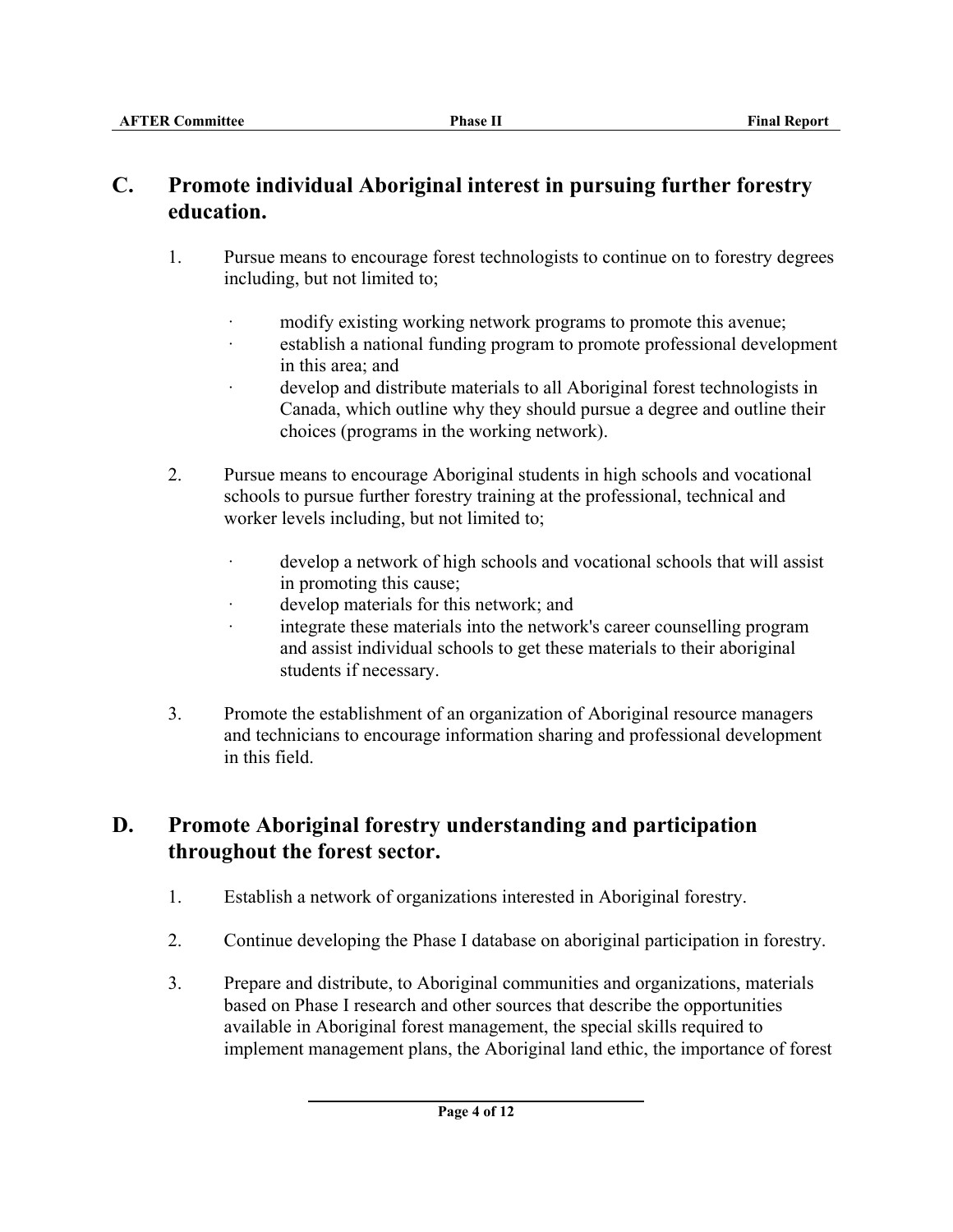management to Aboriginal people, approaches to developing new working arrangements, and the availability and special skills of the Aboriginal labour force.

4. Prepare and distribute, within the forest sector at large, materials based on Phase I research and other sources that describe the importance of forest management to Aboriginal peoples, approaches to developing new working arrangements, and the availability and special skills of the Aboriginal labour force.

### **E. Promote increased Aboriginal employment and skill development in the forest sector.**

- 1. Prepare a syllabus of retraining requirements of Aboriginal people already in the forest sector.
- 2. Develop courses for a forest worker training programs that could be taught through various ad hoc training programs.
- 3. Institute training and education funding programs to deliver these courses at the community levels.
- 4. Institute this worker training into existing major forest companies.
- 5. Working with individual forest industry companies and/or their associations, carry out an investigation of the barriers to hiring Aboriginal people in the forest industry and develop means to overcome these barriers.
- 6. Establish contact with provincial ministries responsible for labour and employment equity to coordinate the development and delivery of programs to encourage more Aboriginal employment in the forest sector.

## **F. Establish continuing support and coordination for these initiatives.**

1. Develop Terms of Reference and establish membership of a "First Nations Human Resource Develop Committee" that will coordinate this program. This committee should represent a cross section of First Nations and other training institutions, forest industry, and elders. This could be an ongoing extension of the Aboriginal Human Resource Planning and Development Committee.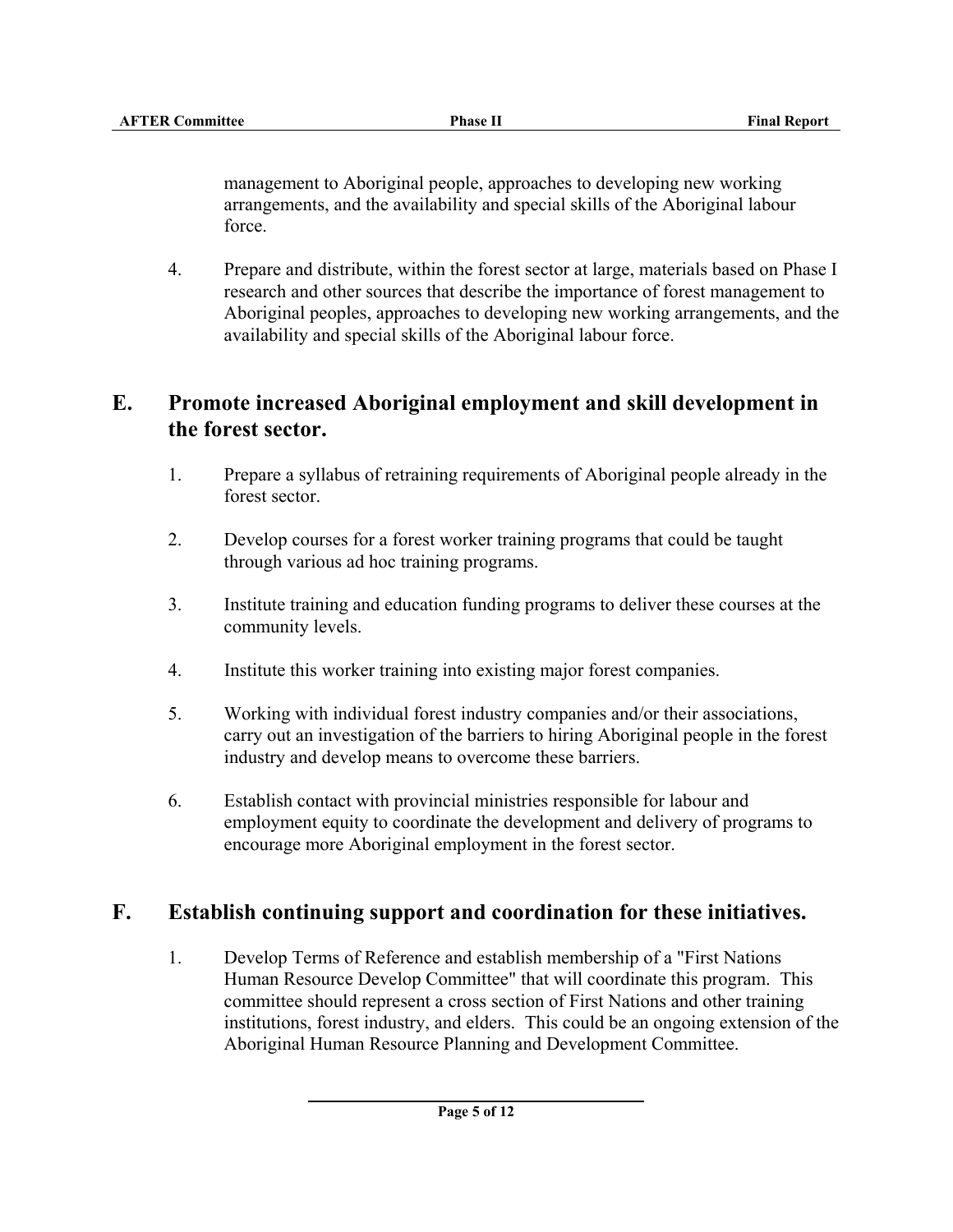| <b>AFTER Committee</b> | <b>Phase II</b> | <b>Final Report</b> |
|------------------------|-----------------|---------------------|
|                        |                 |                     |

- 2. Secure funding for Phase II and III from existing funding sources and other federal, provincial, industry and other organizations.
- 3. Institute other changes to existing government programs to focus on training and employment in Aboriginal forestry, and to support any other activities of this committee.

These Terms of Reference were developed on the basis of the Phase II recommendations, input from the AFTER committee and the ongoing work and input of NAFA.

# **Committee Meetings**

The Phase II AFTER Committee had 14 members as summarized in Appendix 1. Committee executive included the Chairperson, Mr. Garry Merkel, and the Secretary/Treasurer, Mr. Harry Bombay (NAFA). These 2 individuals carried over their delegated signing authority for Committee funds as authorized by the Committee.

Four committee meeting were held to plan and supervise the overall project. The general purpose and results of each of these meetings were:

- **January 26 & 27, 1993:** This was a full committee meeting held in the Abitibi Price offices in Toronto, Ontario. The purpose was to review the results of Phase I, finalize the financial and contractual aspects for Phase II, and develop a work plan for Phase II.
- **February 19, 1993:** This was a full committee meeting held in the Abiti Price offices in Toronto, Ontario. The purpose of this meeting was to finalize the Phase II work plan, and to review progress on tasks identified in the previous meeting. An important policy that the committee ratified was, "all future AFTER meetings will be held in regions that require substantial knowledge of national Aboriginal forestry initiatives, and will include a workshop component for all interested parties."
- **February 2 & 3, 1994:** This was a full committee meeting held in at the Forestry Canada offices and Laval University in Quebec City, Quebec. The first day was a workshop on various national Aboriginal forestry initiatives, as per the policy ratified at the previous meeting, and the second day was an operational AFTER committee meeting (review progress).

**December 1 - 3, 1994:** This was a full committee meeting held at the University of Toronto in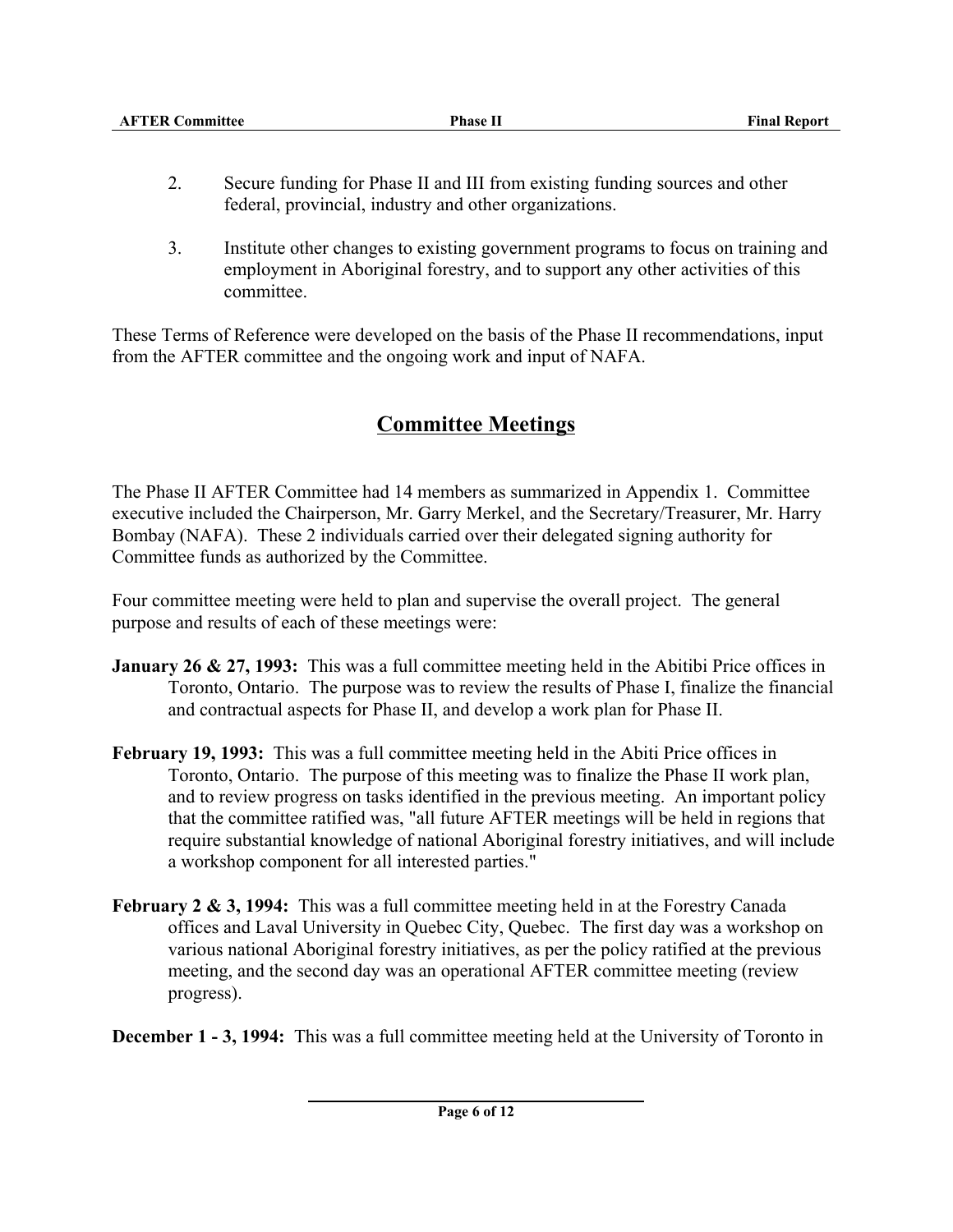Toronto, Ontario. The first day was a committee meeting to finalize Phase II and discuss a preliminary Phase III work plan. The second day was a meeting with the U. of T. Faculty of Forestry to discuss means to increase Aboriginal participation in the faculty. The third day was an open workshop addressing increased Aboriginal participation in the University's Faculty of Forestry.

Minutes for each of these meetings are included in Appendix 2.

The first meeting for Phase III will be held as soon as funds are in place. The purpose will be to continue work on a detailed work plan for the next phase. Note that much of this work was done at the last meeting (Dec. 1, 1994).

# **Results Achieved**

Specific results that were achieved in Phase II through the functioning of the AFTER Committee included:

- 1. Improved networking of individuals and institutions working in the area of Aboriginal natural resources education & training, and expansion of this network into other areas including industry, labour and government.
- 2. Increased awareness of the need and support of this "cause" in the Aboriginal, industry, labour and government communities.
- 3. Translation of the Phase I report and distribution of over 500 copies to Quebec plus an extended audience of industry and post-secondary natural resource training institutions.
- 4. Preparation, and national distribution of a number of materials to promote aboriginal students to pursue careers in natural resources including advertisements, brochures, posters, leaflets, etc. Samples and distribution lists are included in Appendix 4.
- 5. Creation of an Aboriginal forestry database outlining industry and education organizations involved in Aboriginal forestry across Canada. This database will be available for public distribution shortly.
- 6. Increased effort by 4 major Canadian universities to increase Aboriginal participation in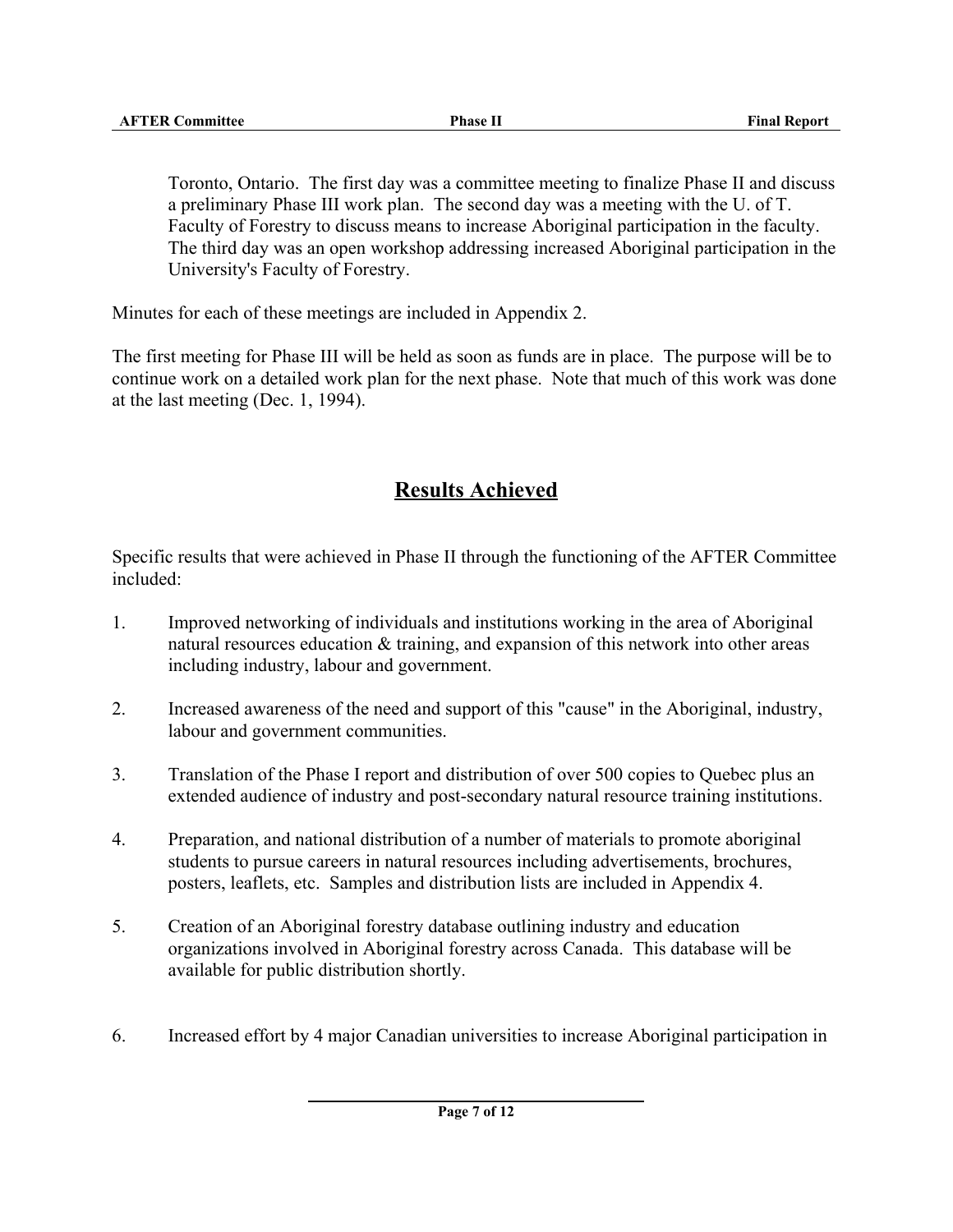their forestry programs including:

- i) Lakehead University in Thunder Bay, Ontario who recently released a proposal entitled **"FORESTS, POST-SECONDARY EDUCATION, AND ABORIGINAL PEOPLE: A FRAMEWORK FOR PARTNERSHIP AND ACTION"**. This was prepared largely as a result of Lakehead's participation with the AFTER initiative.
- ii) The University of British Columbia in Vancouver, B.C. recently hired a First Nations Liaison Coordinator, Mr. Gordon Prest, largely as a result of their association with AFTER and the Chair, Mr. Garry Merkel.
- iii) The University of Toronto in Toronto, Ontario held an Aboriginal Forestry Orientation field camp for its students, and has hosted 2 workshops to explore means to increase aboriginal participation in their forestry faculty. These initiatives were organized in partnership with AFTER.
- iv) The Laval University in Quebec City, Quebec hosted a provincial workshop (in partnership with AFTER) on national Aboriginal forestry issues, and are discussing increased Aboriginal participation in their faculty with the AFTER committee.
- 7. The AFTER committee hosted 2 workshops, one Laval University and one at the University of Toronto. The first workshop provided the forestry community in Quebec with an overview of aboriginal forestry and land issues on a national level. The second workshop provided the University of Toronto with a number of specific recommendations to increase aboriginal participation in their Forestry Faculty.
- 8. Created a working link to the Model Forest Network and attended their operational meeting in May/93 to discuss means to improve Aboriginal employment and participation in that initiative.
- 9. Addressed the issue of Aboriginal employment and training at a number of key meetings across the country (list included in Appendix 7).
- 10. Secured support from Pathways to hire a dedicated Aboriginal forester, Ms. Peggy Smith, at the NAFA office to support the work of the AFTER committee.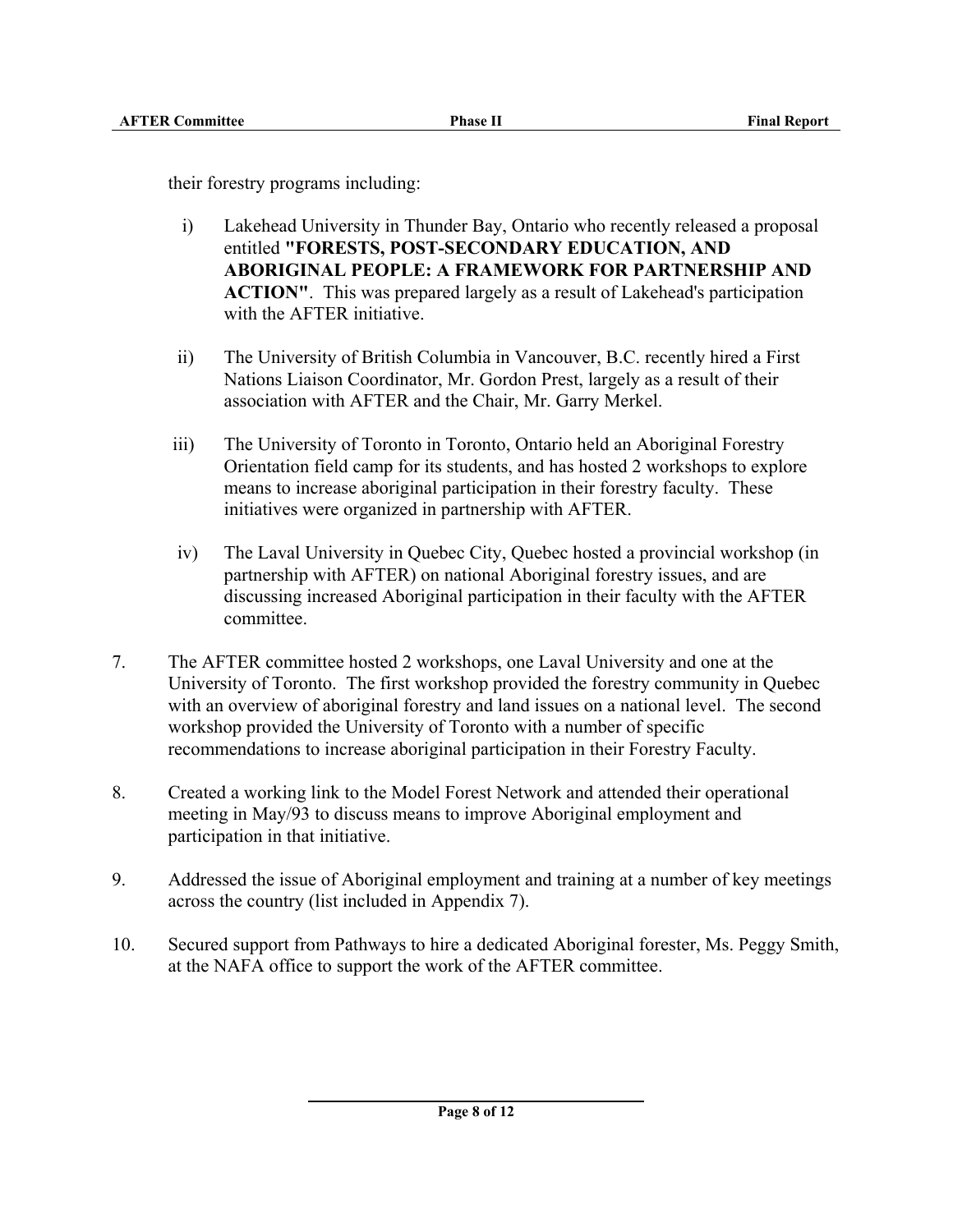| <b>AFTER Committee</b> | <b>Phase II</b> | <b>Final Report</b> |
|------------------------|-----------------|---------------------|
|                        |                 |                     |
|                        |                 |                     |
|                        |                 |                     |

- 11. Secured a library of natural resource training institutions in North America which includes an emphasis on those including Aboriginal programming. This will be catalogued and kept at NAFA for further work and public use.
- 12. Developing a full list of scholarship opportunities for Aboriginal students entering natural resources training, have secured one scholarship, \$500 from the Toronto Dominion Bank to date (we are widening our network for this program).

Another less tangible, but still important, result includes the increased funding allocated to projects related to Aboriginal natural resources education & training. This is largely due to the overall momentum in this whole area, which has significantly improved through the work of the AFTER Committee.

# **Recommendations**

Phase I identified a number of issues regarding Aboriginal participation in the national forest sector including;

- <sup>o</sup> a disproportionately high percentage of young Aboriginal students entering the career years;
- $\circ$  decreasing activity in the national forest products market;
- $\circ$  increasing activity in the resource management/silviculture areas;
- $\circ$  decreased employment due to restructuring of the industry and increased mechanisation;
- $\circ$  highly competitive forest products market;
- $\circ$  discrimination by industrial employers;
- **B lack of flexibility or understanding of Aboriginal versus industrial needs from the forest;**
- $\circ$  rigid and often slow federal forestry funding programs;
- o difficult to access crown lands and resources;
- o most vocational jobs tend to be short term which restricts the individual's ability to build a long term livelihood;
- very few Aboriginal role models;
- $\circ$  low Aboriginal self esteem and productivity experienced by industrial employers;
- $\circ$  high start-up costs for normally short term employment;
- $\circ$  absence of career objectives in training programs;
- centralized, versus rural, distribution of training delivery;
- $\circ$  lack of awareness of career possibilities;
- shortage of Aboriginal instructors;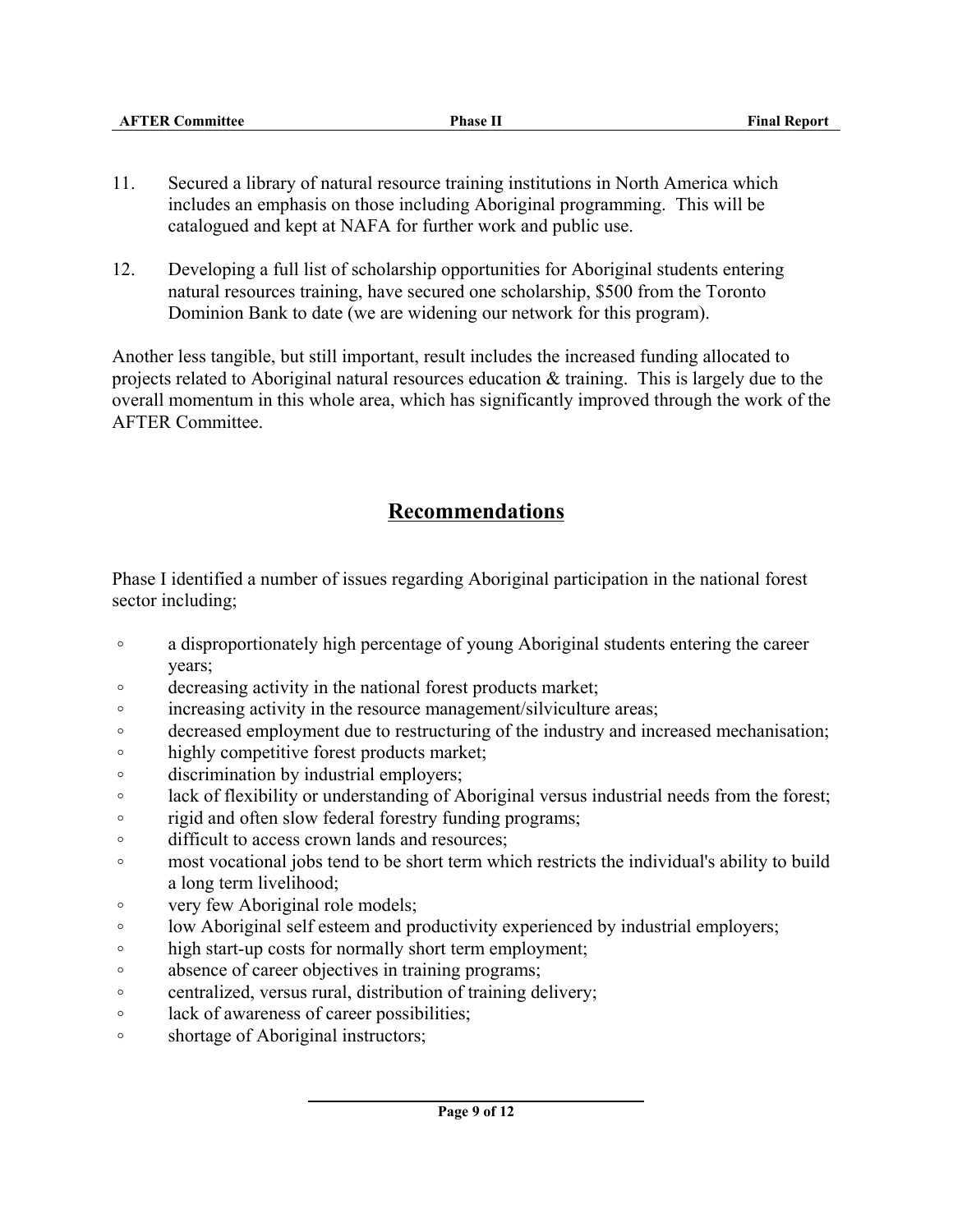| <b>AFTER Committee</b> | <b>Phase II</b> | <b>Final Report</b> |
|------------------------|-----------------|---------------------|
|                        |                 |                     |
|                        |                 |                     |

- <sup>o</sup> entrance requirements are often restricting to the disproportionately high Aboriginal school drop-out rates;
- o many areas have limited, if any, Aboriginal involvement in curriculum design; and
- <sup>o</sup> limited involvement of community members and incorporation o an Aboriginal world view in training and education programs.

Many of these issues are being addressed through a number of other advocacy activities by various Aboriginal forestry groups (e.g., NAFA, B.C. First Nations Forestry Council, Indian Forestry Development Program (IFDP), Intertribal Forestry Association of B.C. (IFABC)).

Phase II confirmed these issues, but also raised a number of additional issues related to the process to increase Aboriginal employment in the forest sector. This proved more difficult than hoped due to the diffuse nature of the industry, and because the committee chose to focus its primary efforts in the education and training area. There were a number of recommendations developed at the December meeting of the AFTER committee to carry on with the work of Phase II and to address new issues that arose during Phase II. These are outlined in the proposed Phase III work plan included in Appendix 8.

# **Public Adjustment Measures**

A number of public adjustment measures have been initiated to promote successful Aboriginal participation in the natural resource training area. These are outlined in detail in the previous section, **Results Achieved.** AFTER's mandate was address the relatively low Aboriginal participation in the employment and training aspects of the forest sector as a means to offset impacts of this industry on their traditional livelihoods. The committee's strategy was to focus our efforts on increasing the number of trained Aboriginals in the field, because it appeared that there was a large employment demand in this area but a serious shortage of qualified individuals.

# **Observations and Conclusions**

The AFTER Committee contains one of the most qualified group of individuals in the Aboriginal training and employment field from across Canada. Each individual contributed to the success of the group in addressing the committee's mandate. The efforts of this group are beginning to materialize in terms of increased effort by post-secondary training institutes and we expect that the numbers of trained Aboriginal natural resource managers will rise dramatically in the coming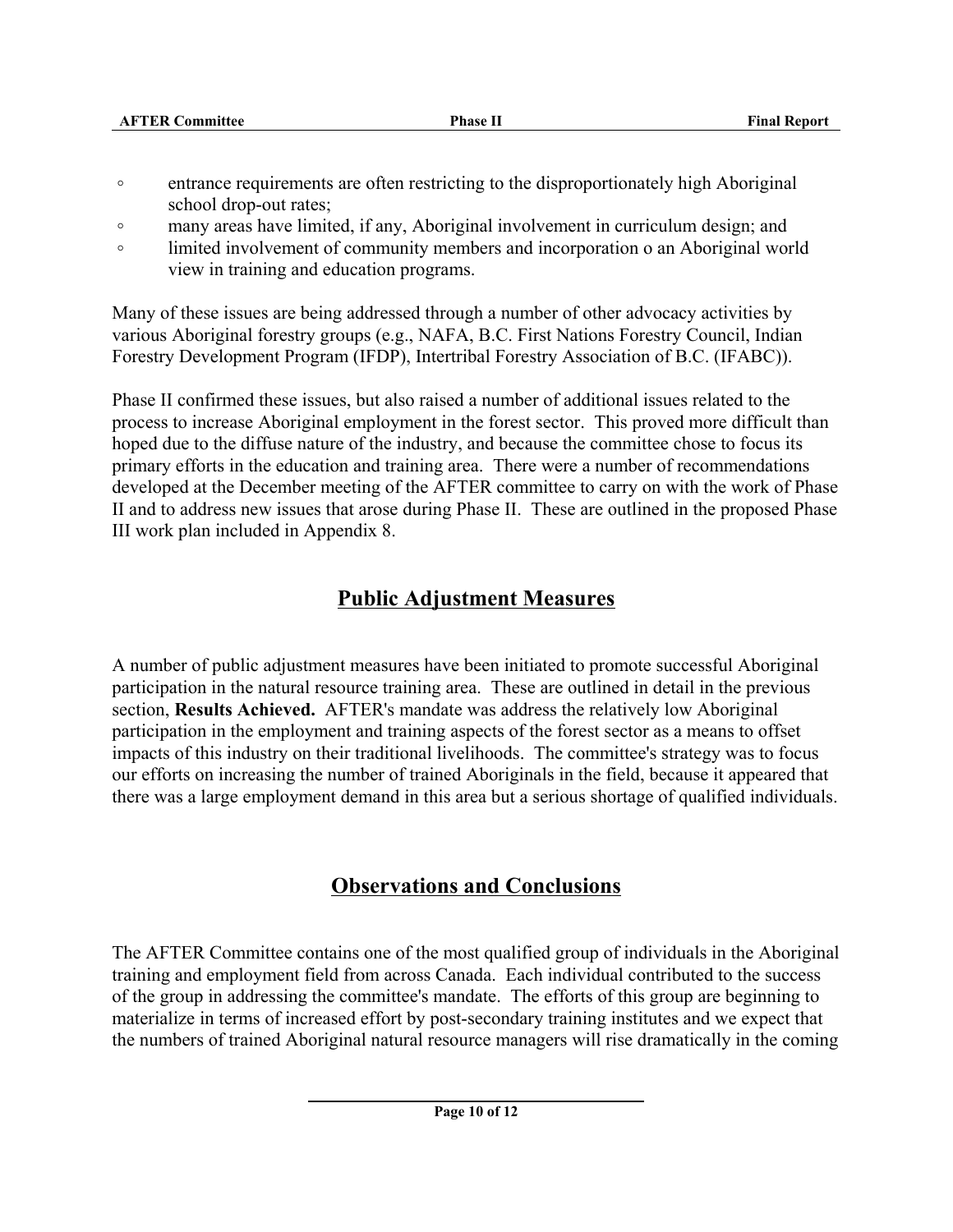few years as the results of our promotion, support to post-secondary institutions and scholarship program begin to take hold.

This type of work always has a number of operational challenges including;

- $\circ$  the extremely large geographical area being addressed;
- $\circ$  the diverse nature of the Aboriginal community;
- <sup>o</sup> the lack of current, reliable, detailed information on almost every aspect that we were addressing;
- <sup>o</sup> limited funds to support a broader consultation process, i.e., travel and community costs;
- <sup>o</sup> a large Committee (14 members) made meetings and other logistics difficult to organize; and
- <sup>o</sup> defining and limiting the scope of work to something realistic given the holistic nature of Aboriginal forestry and the complexity of the issues to be addressed.

We addressed these obstacles by: utilizing committee members as much as possible and limiting our use of outside professionals; narrowing our focus to increasing access and success in the training and education and securing funds to hire a full time support person.

This work represents one of the first steps in what promises to be a long process. Changing social patterns on a large scale is a complex process, especially when the people needed to assist with this change have to be developed first. Our observations tell us that there is immense opportunity and demand for Aboriginal employees in most aspects of the forest sector. However, our ability to capitalize on these opportunities is severely limited by the lack of trained Aboriginal natural resource managers. Our primary focus during Phase II has been to create the means to increase the numbers and success ratios of Aboriginal students attending postsecondary natural resources training programs.

Phase III will continue with this work, and will also begin to address means to increase the number of Aboriginals employed in the trades and operations areas of the forest sector. There are a large number of community members who do not want to become technical natural resource managers, and who would rather pursue careers in a trade or in an operations. Addressing these needs will also assist with our overall goal of increasing the numbers attending post-secondary training as the idea that natural resource education is important becomes deeper enshrined in the individual communities.

On a final note, I (Garry Merkel, Chair, AFTER) would like to say that this initiative has been a pleasure to have the honour to be involved with. Foundations are being built, mountains are beginning to move and broad social change in Aboriginal natural resource management is at a threshold. AFTER has been a key element of this trend and could easily be a primary driving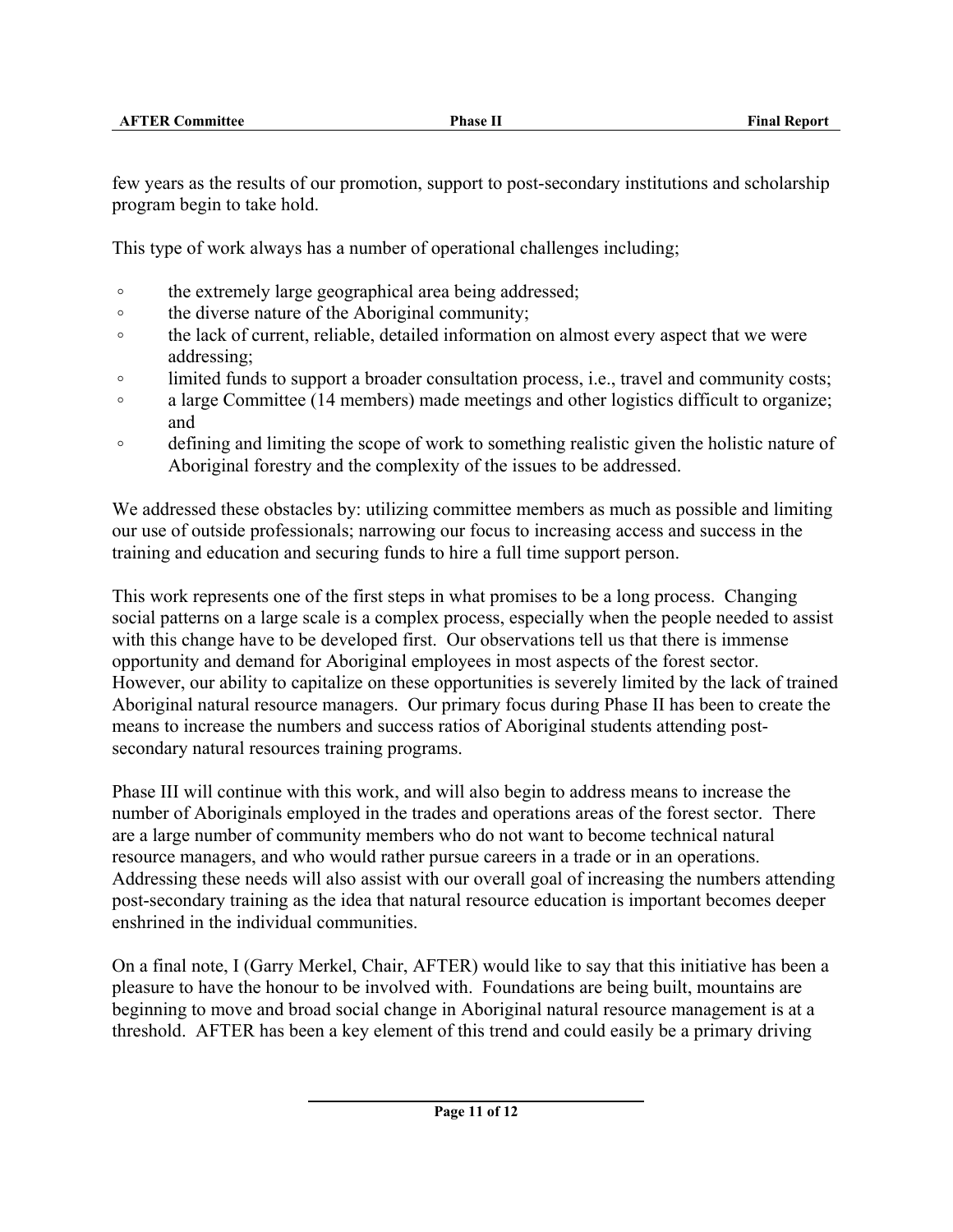force in the changes to come. Based on my experience with all aspects of the forest sector across this country, I know that many of my colleagues in the industry, academia, First Nations, government and other areas will be extremely grateful as the Aboriginal community builds its expertise and capacity to become full partners in forest lands management. Reduced conflict, increased social harmony, improved standards of land care and a healthier economy are some of the benefits we can look forward to. With continued optimism and hopes for success. . .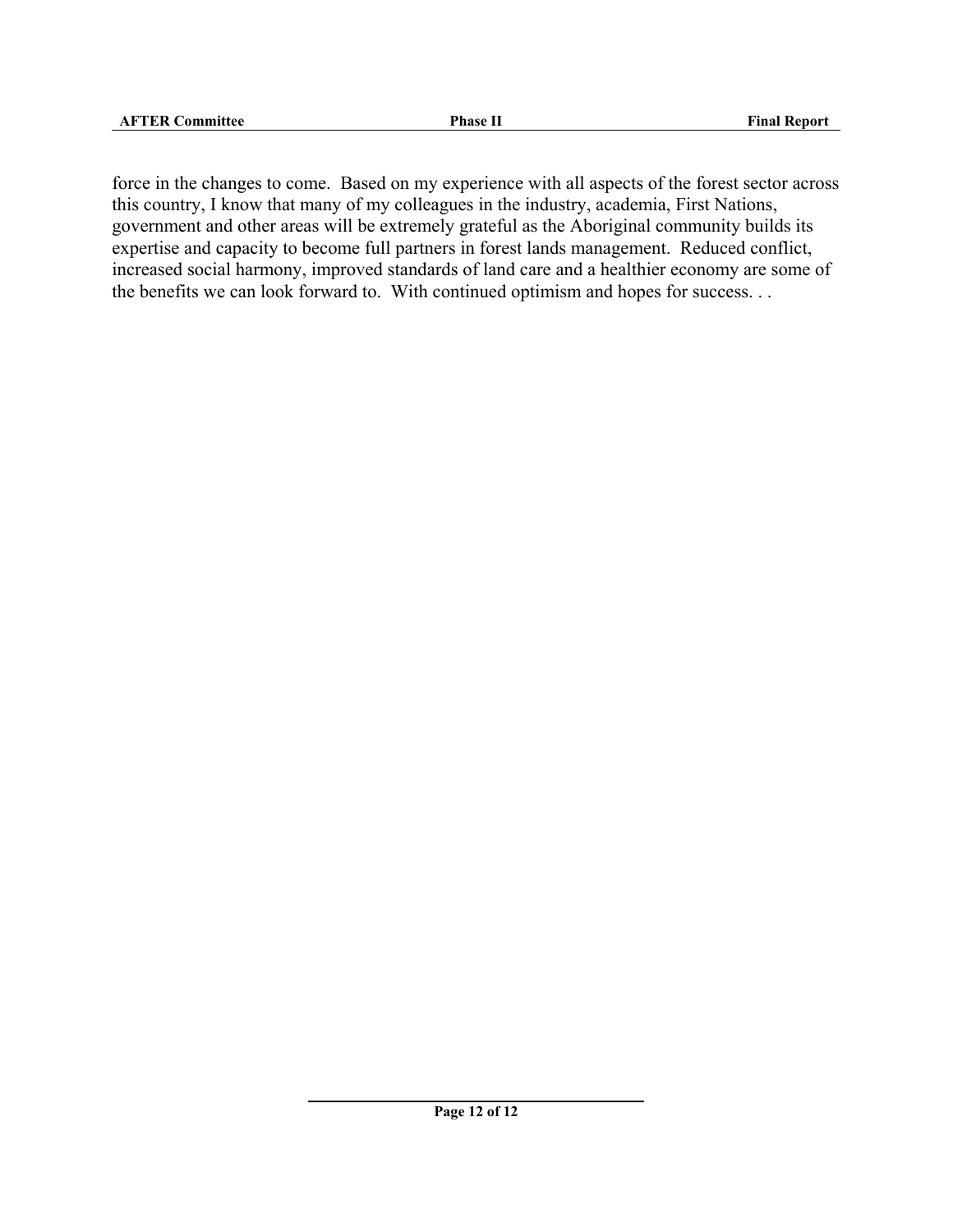# **List of Appendices**

| 1. | <b>Project Players</b>             |
|----|------------------------------------|
| 2. | Minutes of Meetings                |
| 3. | <b>IAS</b> Agreement               |
| 4. | Career promotion materials         |
| 5. | Database materials                 |
| 6. | Financial report                   |
| 7. | Meetings where AFTER was discussed |
| 8. | Phase III work plan                |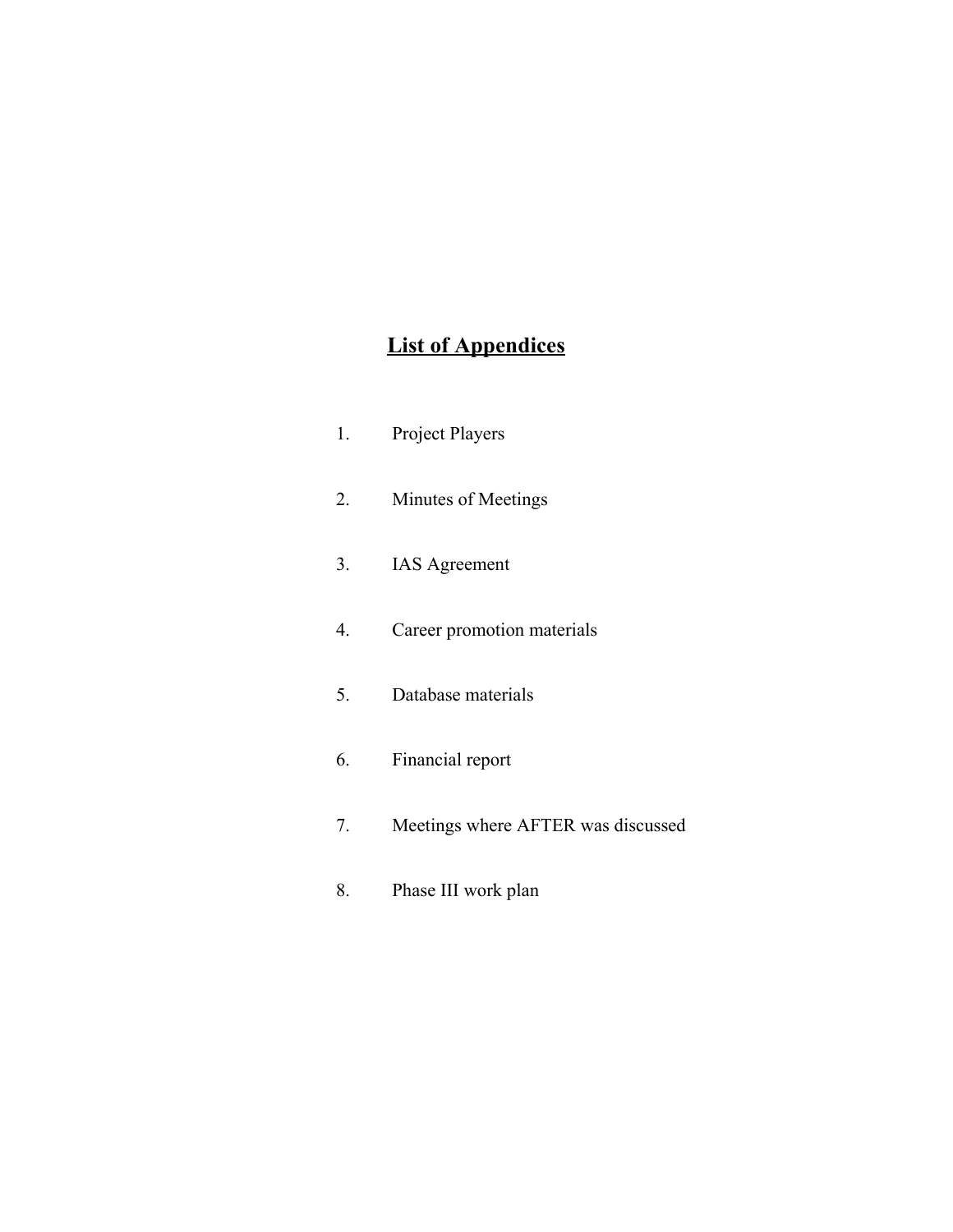## **Appendix 1 Project Players**

#### **Committee members**

Site 15-14, SS#3 NAFA Cranbrook, B.C. 875 Bank Street V1C 6H3 Ottawa, Ontario

#### **Members**

Ms. Peggy Smith Senior Advisor **NAFA** 875 Bank Street Ottawa, Ont. K1S 3W4

Mr. Mike Innes Manager of Forestry Abitibi - Price Inc. 207 Queen's Quay West Toronto, Ont. M5J 2P5

Mr. Warren Ulley Vice - President IWA 500 - 1285 W. Pender St. Vancouver, B.C. V6E 4B2

Mr. Gene Kimbley Montreal Lake Band Enterprises General Delivery Montreal Lake, Sask. S0V 1Y0

#### **Chair Treasurer/Alternate Chair**

Mr. Garry Merkel Mr. Harry Bombay Forest Innovations Executive Director K1S 3W4

> Mr. John Naysmith Director, School of Forestry Lakehead University Thunder Bay, Ont. P7B 5E1

Ms. Yvonne LaValley Ont. Min. of Natural Resources General Delivery Lake St. Peter, Ont. K0L 2K0

Mr. Bruce Flamont Executive Director Metis Nations 219 Robin Cresent Saskatoon, Sask. S7L 6M8

Mr. Don Jones Vice-President Mitigonaabe Forestry Resources P.O. Box 219 Fort Francis, Ont. P9A 3M5